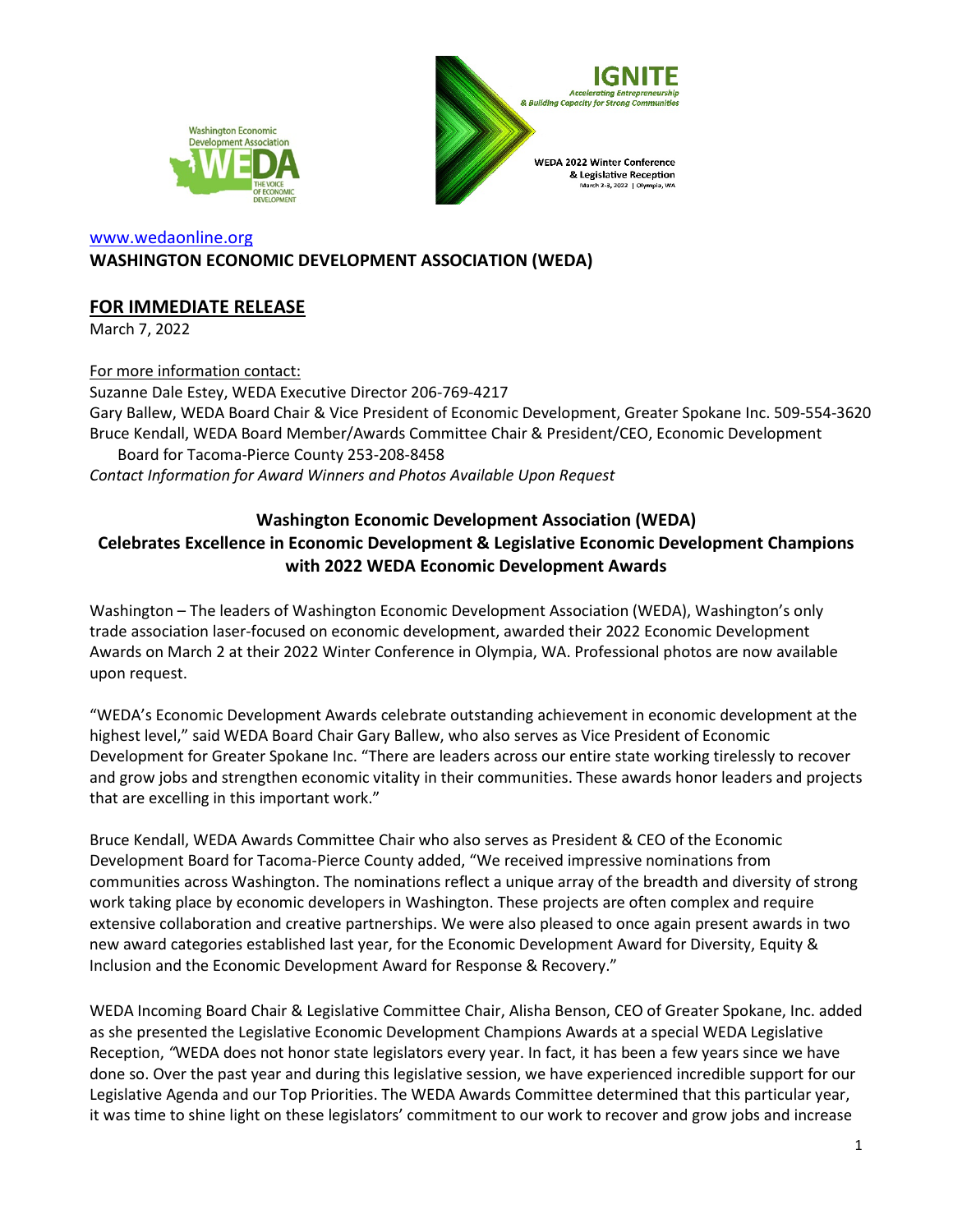shared prosperity across our state. The six legislators we are honoring have made extraordinary efforts on behalf of our state's work to recover and grow jobs. They are true Legislative Champions for Economic Development. And we all know that when there is strong, inclusive economic development work taking place across our state and in communities, that communities are healthier and safer, and that families and workers are better off."

2022 WEDA Legislative Economic Development Champions include *(citations read during the WEDA Legislative Reception by WEDA Incoming Board Chair & Legislative Committee Chair, Alisha Benson, CEO of Greater Spokane, Inc., below):*

### **2022 LEGISLATIVE ECONOMIC DEVELOPMENT CHAMPION**

#### **State Senator Sharon Brown**

Among her many proactive efforts for economic development, Senator Brown has been a tireless advocate for tax increment financing and revitalization financing for many years. Her leadership in support of the Tri-Cities community in the clean energy sector and for funding to support DELTA (STEM) High School has been tremendous. She has joined WEDA as a speaker at conferences including in Prosser in recent years, and she has been a strong, bipartisan champion for WEDA's priorities.

### **2022 LEGISLATIVE ECONOMIC DEVELOPMENT CHAMPION**

### **State Senator David Frockt**

Senator Frockt helps write the Capital Budget as the Vice Chair of the Ways & Means Committee, so he has helped create and catalyze thousands of jobs through the state's capital budgets, particularly construction jobs. He led the Senate's Special Committee on Economic Recovery following the economic crisis caused by COVID-19. Senator Frockt also prime sponsored the TIF for Jobs bill, which as we all know was a historic success for our State. Senator Frockt should also be honored for his unique ability to work across the aisle collegially, and get important things done for our state.

# **2022 LEGISLATIVE ECONOMIC DEVELOPMENT CHAMPION**

#### **State Senator Mark Mullet**

Senator Mullet serves as the Chair of the Business, Financial Services & Trade Committee, and in this capacity and in general, he has been a champion for economic development and job growth every day. He was a pivotal leader in getting the TIF for Jobs bill signed into law, a significant success for our State. Senator Mullet has also championed WEDA's funding requests, securing a historic restoration in regional economic development funding, global trade funding and he is currently working hard to secure funding for technical assistance for small businesses. He has made great efforts to consistently join WEDA at our meetings including enduring traffic for out-of-town events and despite his leadership role on the Senate Floor.

# **2022 LEGISLATIVE ECONOMIC DEVELOPMENT CHAMPION**

# **State Representative Matt Boehnke**

Representative Boehnke is a bipartisan, results-focused champion and friend of WEDA in every sense. He has been an incredible advocate for growing our state's manufacturing job base, including the passage of significant legislation in 2021 which laid needed foundations to double manufacturing jobs. He has been a sponsor or co-sponsor of multiple priority bills for WEDA, including the TIF for Jobs bill, a historic success for our State, and he is chairing a supply chain caucus this session. Representative Boehnke has made great efforts to consistently join WEDA at our meetings including our conference last summer in Spokane, and countless Zooms!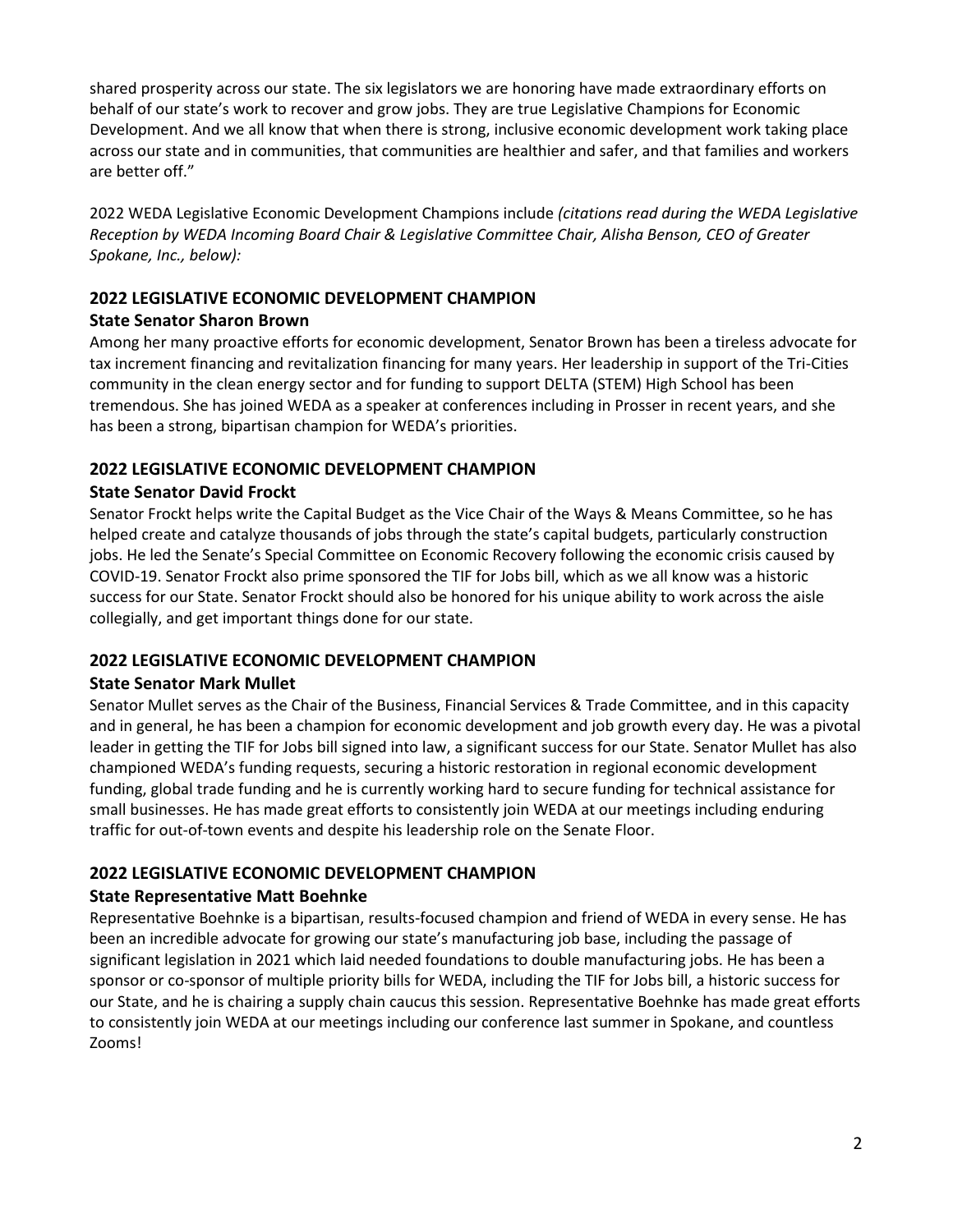#### **2022 LEGISLATIVE ECONOMIC DEVELOPMENT CHAMPION**

#### **State Representative Noel Frame**

Representative Frame serves as the Chair of the Finance Committee, and in this capacity, she is a strong champion for small business and inclusive economic development. She has helped lead a Small Business Roundtable which has met through the COVID-19 crisis to focus on solutions and pragmatic policy to support struggling small businesses. She helped author the Shovel Ready Sites bill this session and is championing a significant package of proposals to help small businesses recover and grow, which includes all of WEDA's funding requests. Representative Frame makes an authentic effort year-round to listen and engage with diverse interests statewide, and she strives for principled-driven solutions that make real impact.

# **2022 LEGISLATIVE ECONOMIC DEVELOPMENT CHAMPION**

# **State Representative Cindy Ryu**

Representative Ryu serves as the Chair of the Community & Economic Development Committee, and in this capacity, she is a tremendous champion for small business and inclusive economic development every day. She has helped lead a Small Business Roundtable which has met through the COVID-19 crisis to focus on solutions and pragmatic policy to support struggling small businesses. She has led her committee to work as a team to support a significant package of proposals to help small businesses recover and grow, and she is currently working hard to secure funding for technical assistance for small businesses. She has made great efforts to consistently join WEDA at our meetings including countless Zooms, and she has consistently invited WEDA to present to the Community & Economic Development Committee.

2022 WEDA award winners recognized for outstanding achievement in Economic Development include:

# **EMERGING PROFESSIONAL IN ECONOMIC DEVELOPMENT**

### **Jennica Machado**

*The Emerging Professional Award is given to a person who has made a significant contribution to his/her community, is a promising future leader in the industry, or who has become an integral member of his or her community, creating significant support for economic development.* 

"Just a few months after Jennica was hired as Thurston County Economic Development Manager, the COVID pandemic arrived. Despite being new to the position, Jennica proceeded to serve as the County lead for Thurston Strong, our regional response in support of impacted workers and businesses. Due, in large part, to her leadership, our team was able to secure and distribute over \$20 million in response and recovery resources. Her attention to detail, understanding of stakeholder needs and professionalism was instrumental to this achievement. This achievement in leadership manifested itself by infusing the \$20 million into the critical sectors of childcare, small business, arts/culture, nonprofits and BIPOC businesses – directly impacting over 3,000 businesses.

Jennica has also created and convened the Thurston County Broadband Action Team and in ensuring that workforce development is a strong component of economic development strategies. Jennica exemplifies the statement that by working together, in a unified manner, great things will happen to create a quality and sustainable community," said nominators Jason Robertson and Michael Cade.

# **ECONOMIC DEVELOPMENT ADVOCATE OF THE YEAR**

# **TIF for Jobs Campaign: Association of Washington Cities, Gordon Thomas Honeywell & NAIOP Washington, the Commercial Real Estate Development Association**

*This award recognizes a person or group of people outside the field of economic development who made a significant and/or innovative contribution to an economic development project or program during the past year. This award recognizes that economic development professionals must rely on a whole host of others in*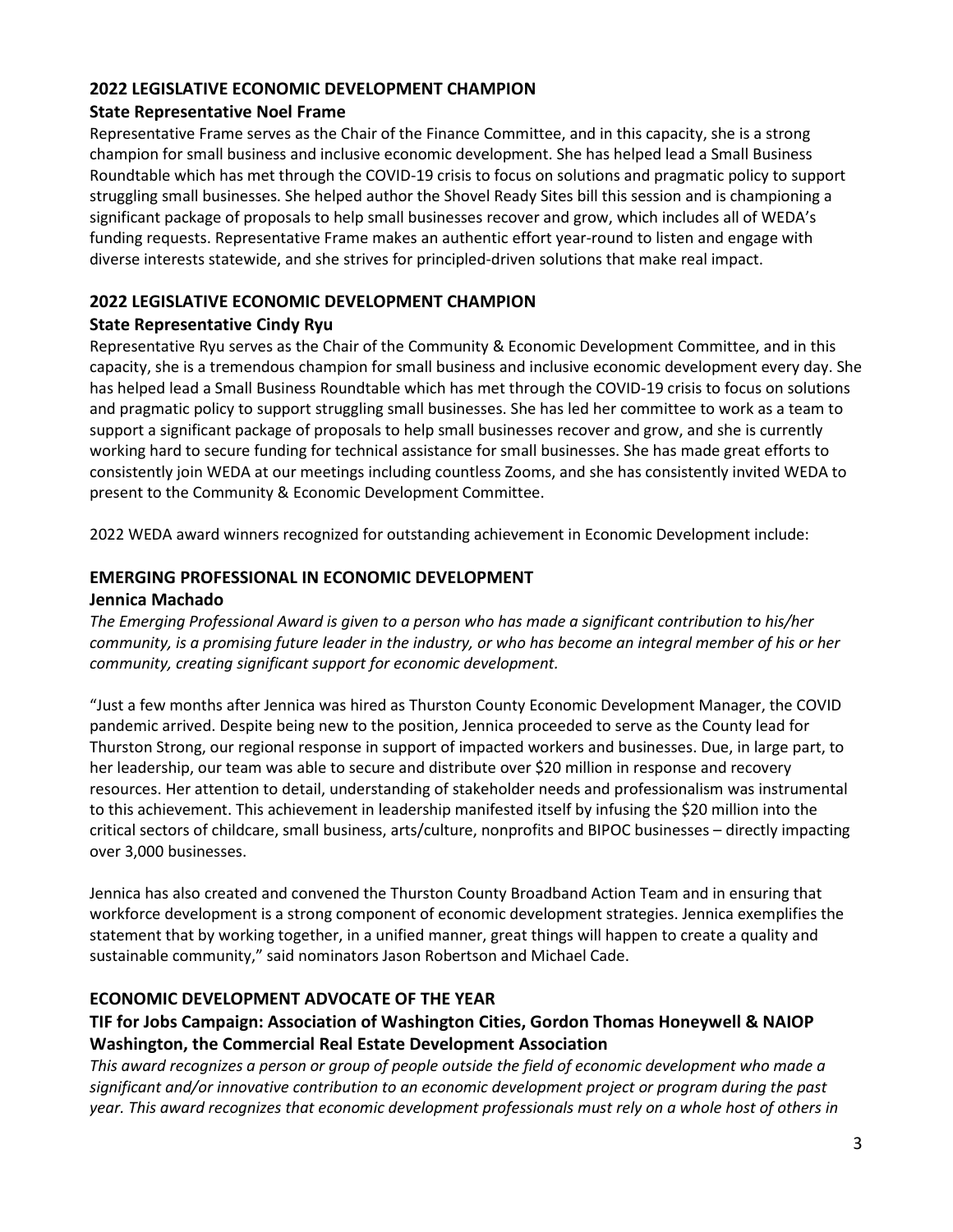*order to be successful. These are sometimes the "silent heroes" of economic development who have contributed significantly to advancement of the economic development profession or were involved in a significant project in a creative way.* 

"In 2021, one of WEDA's Top Legislative Priorities was to: *Foster Catalysts for Job Recovery & Growth*, and we came away with a huge win with the passage of the TIF for Jobs bill. Washington State was one of only two states in the nation without some sort of Tax Increment Financing (TIF) tool, and we are finally the 49<sup>th</sup> thanks to a tremendous team effort. We had outstanding legislative leadership and commitment to getting the bill passed, with nearly 100 organizations in our broad-based coalition," said Teresa Brum, Deputy Director of Economic Development for the City of Vancouver and WEDA Board Member/Awards Committee Member.

"Another major variable in the successful passage of the TIF bill was the robust and trusting partnership of the leading organizations which drove the advocacy, held countless meetings, reviewed and negotiated legislative language and never gave up on this complex piece of legislation. WEDA is honored to present the Economic Development Advocate of the Year award to the Association of Washington Cities represented by Candice Bock, Director of Government Relations; NAIOP Washington State, the Commercial Real Estate Development Association, represented by Travis Hale, NAIOP's President Elect for 2023 and Briahna Murray, Vice President of Gordon Thomas Honeywell."

# **ECONOMIC DEVELOPMENT PROJECT OF THE YEAR – BUSINESS RETENTION/EXPANSION The Small Business Flex Fund**

*This award celebrates the successful creation or completion of a creative, economically significant, and/or model project in a community or region. The project could be one that has retained jobs, was particularly difficult to achieve, was extraordinarily competitive, had multiple partners or contributed to community wellbeing.* 

The COVID-19 pandemic wrought economic turmoil across Washington's smallest businesses and nonprofits, but for many businesses owned by individuals from historically excluded communities, the pandemic exacerbated economic inequities that have existed for generations. Together, Washington State Department of Commerce, the National Development Council, and DH built a campaign to promote the novel Washington Small Business Flex Fund and provide access to flexible, working capital to business owners who have been traditionally underbanked or denied access to affordable loans.

The Flex Fund is designed to serve historically underbanked communities. As a core operating principle, the Flex Fund partners with Community Development Financial Institutions, or CDFIs, as lenders – existing nonprofits who have been serving underserved communities for decades. The Flex Fund also provides at-the-ready technical assistance support with financial literacy, document preparation, language services, business plan writing, credit score consultation, and other administrative needs to increase an applicant's chances of hearing 'yes' to their loan application. Washington's Flex Fund has had the best conversion rate compared to similar programs in other states (like New York and California), at one loan funded for every 11.9 applicants - with other states closer to one loan per 18 applicants. This means more capital in the hands of businesses that need it most.

# **INNOVATION IN ECONOMIC DEVELOPMENT AWARD**

#### **Pierce County Business Accelerator Program**

*This award recognizes that not all economic development projects are alike. In fact, there are frequently projects that happen or programs that are developed that do not include the "deal" that economic developers typically consider as a success. WEDA will recognize innovative programs, projects and partnerships that are pioneering, novel and groundbreaking. WEDA recognizes that communities and individuals are doing state-ofthe-artwork to further the field of economic development. It may be the attraction of a world-class event that*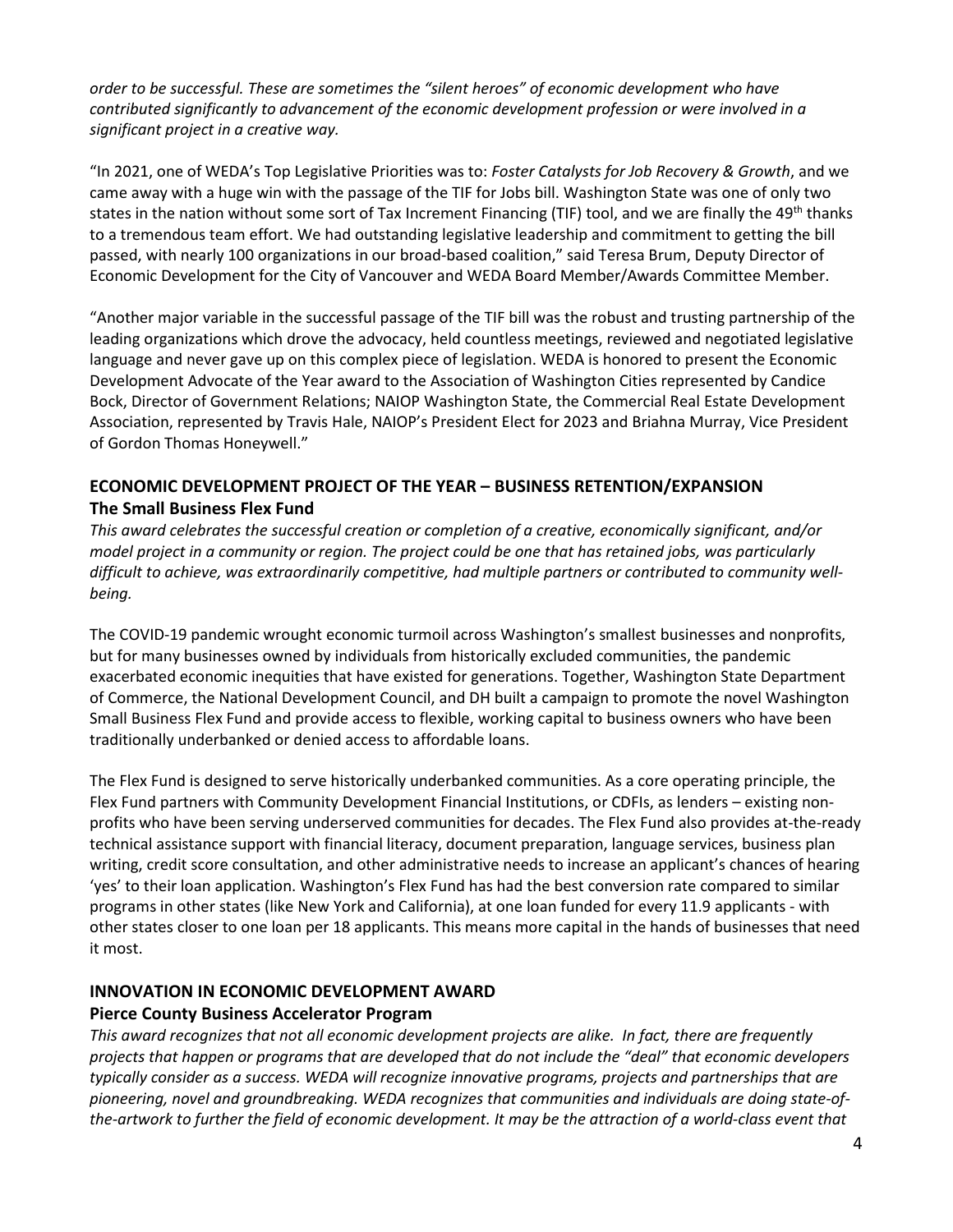*made a significant economic impact on a community, an atypical alliance of groups who may have never worked together before or the creation of a program that significantly improves a community's ability to attract investment.* 

"I'm proud to accept this award for our business accelerator program on behalf of Betty Capestany and our Economic Development team, the people of Pierce County, and our partners - the Black Collective, Asia Pacific Cultural Center, Korean Women's Association, Mi Centro, Tacoma Urban League and the Tacoma-Pierce County Chamber of Commerce. Together, we are providing opportunities for entrepreneurs of color to start or expand their businesses. We know the program has been a success, but it's great to get this validation at the state level. We are also getting inquiries from across the country from those who want to emulate it!" said Pierce County Executive Bruce Dammeier.

# **ECONOMIC DEVELOPMENT PROJECT OF THE YEAR – BUSINESS RECRUITMENT Marcon Metalfab – John Michener, Port of Bellingham**

*This award celebrates the successful creation or completion of a creative, economically significant, and/or model project in a community or region. Factors that may influence the selection include the extent of the economic impact this project has on the community, the development of partnerships, innovation, originality, whether the project or program can be duplicated as a "best practice," and whether the project or program appears to be cost-effective.* 

John Michener met the Marcon Metalfab owners in 2013 when they were looking for a metal fabrication company to buy in Whatcom County. With nothing available, they went quiet. John believed Marcon would be a great addition to the local economy, so he stayed in touch and checked in from time to time as he visited other British Columbia based companies.

In 2019 Marcon was again ready to look at an investment in the US and this time they wanted to create their own facility. Having already established a good relationship, John worked diligently with the company decision makers; meeting with them a number of times at their Delta, B.C. location and then throughout Whatcom County showing them prospective sites. As this was going on, the Global Pandemic hit including a whole new level of business and border restrictions. Undeterred, John continued to work with Marcon, setting up meetings with the County Executive, cross border letters of entry were signed, visas applications made, multiple new steps done that allowed the work to continue.

In September of 2020, the company closed on an existing 50,000 Sq. Ft. building, including land for future expansion, and began the process of outfitting it. John continued to help as they ran into a couple of permitting issues. In March of 2021 the company opened for business. To date they have invested \$11.5 million in land and building, equipment and working capital. As of the end of 2021, there were 24 people employed with plans to add an additional 8 new positions within the next 2-3 months. The average wage of their workforce is \$28/hour which translates to an annual payroll of \$1.85 million dollars.

Said Don Goldberg, Director of Economic Development for the Port of Bellingham, "As a community we are proud of the work John performed to bring this dynamic company and the number of well-paying jobs that came with it to Whatcom County. By maintaining the relationship with Marcon over a number of years and then assisting them with all issues of setting up in the United States, John was instrumental in helping the company gain the certainty the needed to go ahead and make the investment they did."